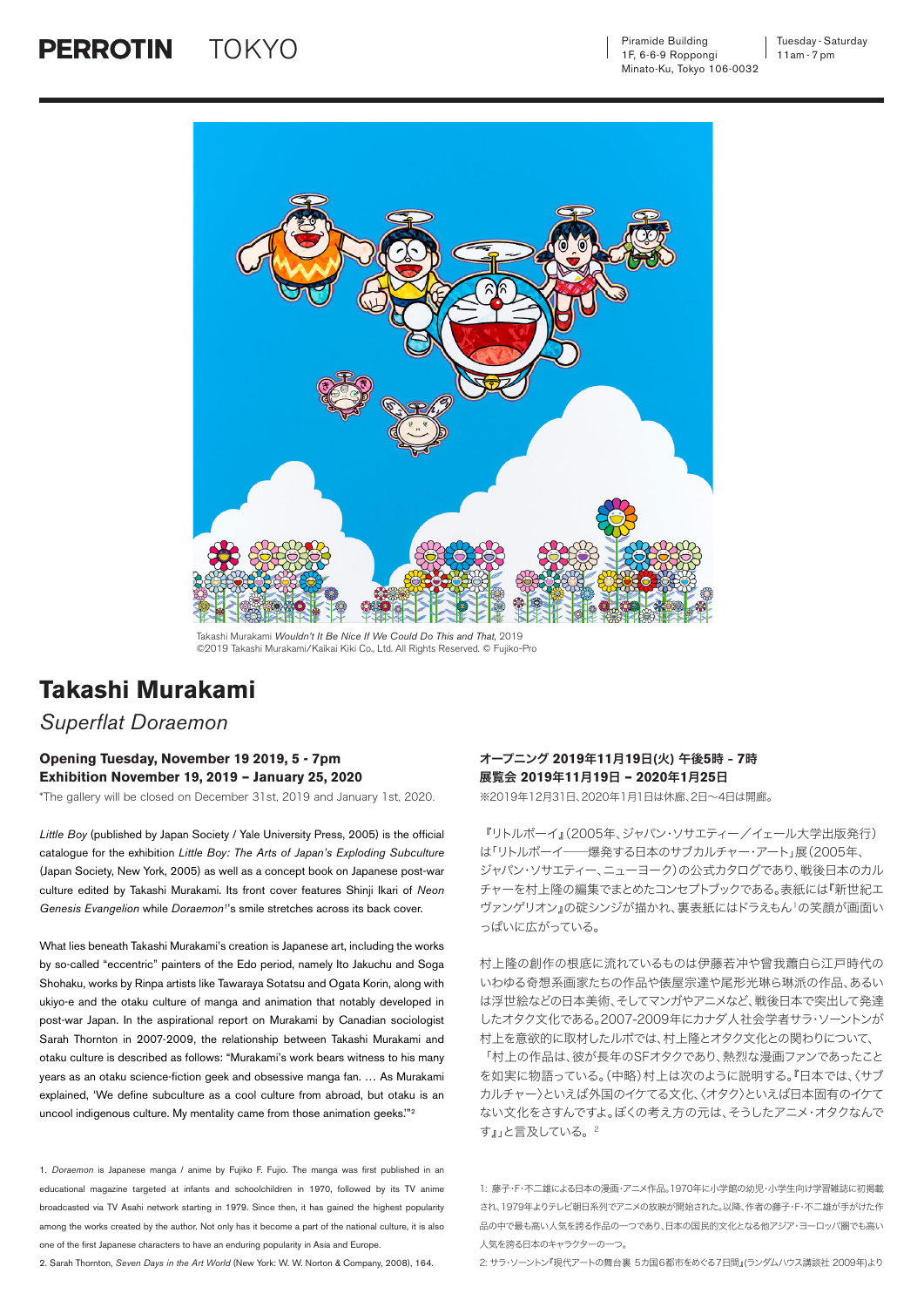In creating works of contemporary art based on the Edo period paintings and manga/anime culture, Murakami established the concept and art movement, which he coined "Superflat".<sup>3</sup> "Flat" derives from the two-dimensionality of Edo period paintings as well as manga/anime. The concept of "flat" can be further expanded and used in a broader sense, suggesting how the categorization of subculture and high culture (or popular culture) is essentially meaningless in the sense that there should be an equality in expression, in that the expressions in fine arts or advertisement should be of equal value.

The first issue of *Doraemon* fans' magazine *Motto! Doraemon* [More! Doraemon] (published by Shogakukan, 2005) includes an interview of Murakami, who had adopted *Doraemon* as an element in the *Little Boy* exhibition. In the interview, Murakami acknowledges that Doraemon is a story that seamlessly blends reality with dreams. The exhibition showcases original drawings with hand-written notes by Fujiko F. Fujio's assistants, along with the anime and plush toys that derived from the manga. Murakami goes on to mention that, despite the notion in Japan of manga and anime being of lesser value than works of art, on the contrary, this is the manner in which art functions.

Murakami's coherent philosophy is evident in his comment from 2002, as he released the painting of *Doraemon* characters and his own characters "Kaikai" and "Kiki" flying over a field of flowers with "hopters", created on request for *THE Doraemon Exhibition - Irai : anata no Doraemon wo tsukutte kudasai (Fujiko F. Fujio)* [Request: Please make your own Doraemon (Fujiko F. Fujio)]. "When I painted this, I concentrated on remembering my childhood, so that I could meet my honest self. This work is set in the early summer at the beginning of 1970s. I was able to dive straight into the time when I played with my brother in the empty lands of an industrial area."

*THE Doraemon Exhibition TOKYO 2017* that opened two years ago and has been touring in Japan includes Murakami's monumental work as the exhibition's main visual, which features the characters from *Doraemon* as well as others created by Fujiko F. Fujio, immersed in Murakami's signature flower motif. According to Murakami, this is based on the abstract expressionism that bloomed in the United States shortly after WWII; an enormous canvas, without a center (vanishing point) and an expression unhinged to a specific theme. In an interview, Murakami explained "the highlight of this work is how my 'flowers', with its grammar of contemporary art, can be adjacent to the grammar of manga from *Doraemon.*"

Abstract expressionism is not the sole essence woven into this painting. The characters appearing countless times with various expressions is "iij douzu hou"<sup>4</sup>. and the distorted clocks surrounding the time machine are reminiscent of Dali's surrealistic painting. The naked "Shizuka-chan" exists to grasp the grand theme of nude expressions in the history of painting. There may very well be further arthistorical devices planted in this painting and I encourage you to find them.

In the recent years, this masterpiece has harvested the opportunity to produce collaborative products with Uniqlo, making the T-shirts and original plush toys a hit around the world. It now leads us to this exhibition at Perrotin Tokyo.

Yoshio Suzuki Art Journalist

さて、そんな江戸時代絵画やマンガ、アニメ文化をベースにして現代美術作品 を生み出すにあたり、設定した概念であり芸術運動が、村上が名付けたところ の「スーパーフラット」<sup>3</sup>である。江戸時代絵画やマンガ・アニメという二次元か ら来る「フラット」。さらに概念は発展し、サブカルチャー、ハイカルチャー(とき にメインカルチャー)という分類分けは本質的に意味がないのだということ、 ファインアートも広告の表現も等価であるという表現の平等性の「フラット」と いう意味合いをも含んだ広義の扱われ方もする。

小学館発行のファン雑誌『もっと!ドラえもん』の第1号(2005年)には前述の 「リトルボーイ」展の一要素として、ドラえもんを起用した村上のインタビュー が掲載されている。ドラえもんがリアルと夢物語が無理なく融合しているストー リーであること、展覧会ではアシスタントたちの書き込みの入った藤子・F・不二 雄先生の原画を展示すること、それと同時にマンガから派生したアニメーショ ンやぬいぐるみなども展示することを伝えている。漫画やアニメは日本では美術 作品に比して価値は低いとされているけれど、むしろ芸術はそうした形で機能 しているのだとまで語っている。

この一貫した村上の考え方は、2002年の『「THE ドラえもん展」 依頼:あなた のドラえもんをつくってください(藤子・F・不二雄)』で依頼されて制作した、ドラ えもんの登場人物たちと村上が生み出したキャラクター〈かいかい〉と〈きき〉が お花畑の上をタケコプターで飛んでいる絵を発表した際のコメントに表れてい る。「素直な自分に出会えるように、ジーっと子供のころを思い出して、描きまし た。1970年初頭の日本の初夏が、この作品の舞台です。弟と一緒に工業地帯 の空き地で遊んでたころに一気にダイビングできました」。

そして一昨年開催の「THE ドラえもん展 TOKYO 2017」(全国巡回中)。縦横 約3×6メートルの画面の中、村上のシグネチャー的モティーフの〈お花〉の中に 「ドラえもん」に登場するキャラクターたちや藤子・F・不二雄が描かれた大作 が出品され、メインヴィジュアルになっている。これは戦後まもなくアメリカで花 開いた抽象表現主義を踏まえていると村上はインタビューで述べている。巨大 なキャンヴァス、画面に中心(消失点)を持たないこと、特段テーマに拠らない 表現。「現代美術の文法である僕の〈お花〉とドラえもんにある漫画の文法をど うやったら近接させられるかというのが、この作品の見どころです。」

この絵に織り込まれたのは抽象表現主義だけではない。それぞれのキャラクタ ーがさまざまな表情で数え切れないほど登場するのは異時同図法4だし、タイ ムマシンの周りに歪んだ時計があるのはダリのシュルレアリスム絵画を思わせ る。裸の〈しずかちゃん〉がいるのはヌード表現という絵画史の大きなテーマを 押さえているからだ。さらに美術史的な仕込みもあるかもしれない。作中で探し ていただきたい。

やがてこの大作がユニクロとのコラボ商品が作られるきっかけとなって、Tシャ ツやオリジナルぬいぐるみが世界中でヒットしたのは記憶に新しい。そして今回 のペロタン東京での展示へとつながっていくのだ。

鈴木芳雄 美術ジャーナリスト

3: *Superflat* is a concept and movement established by Takashi Murakami, as well as the name of an exhibition curated by him that toured Japan and USA between 2000-2001. The exhibition was turned into a series, making a trilogy with Murakami's solo exhibition *Kawaii Summer Vacation* and its colocated exhibition *Coloriage* at Fondation Cartier (Paris, 2002) and *Little Boy* at Japan Society (New York, 2005).

4: Method in which consecutive events are shown within a picture.

3:「スーパーフラット」は、2000-2001年に日本とアメリカで開催された村上隆キュレーションによる展 覧会である。展覧会はシリーズ化し、2002年パリのカルティエ現代芸術財団の村上個展「Kawaii Summer Vacation かわいい夏休み」と併催された「Coloriage(ぬりえ)」展、そして2005年ニューヨーク のジャパン・ソサエティー「リトルボーイ」展の3展を合わせてスーパーフラット3部作といわれている。

4: 同じ背景の中に異なる時間の情景を書き込む手法で、日本の絵巻物に特徴的な画法とされる。